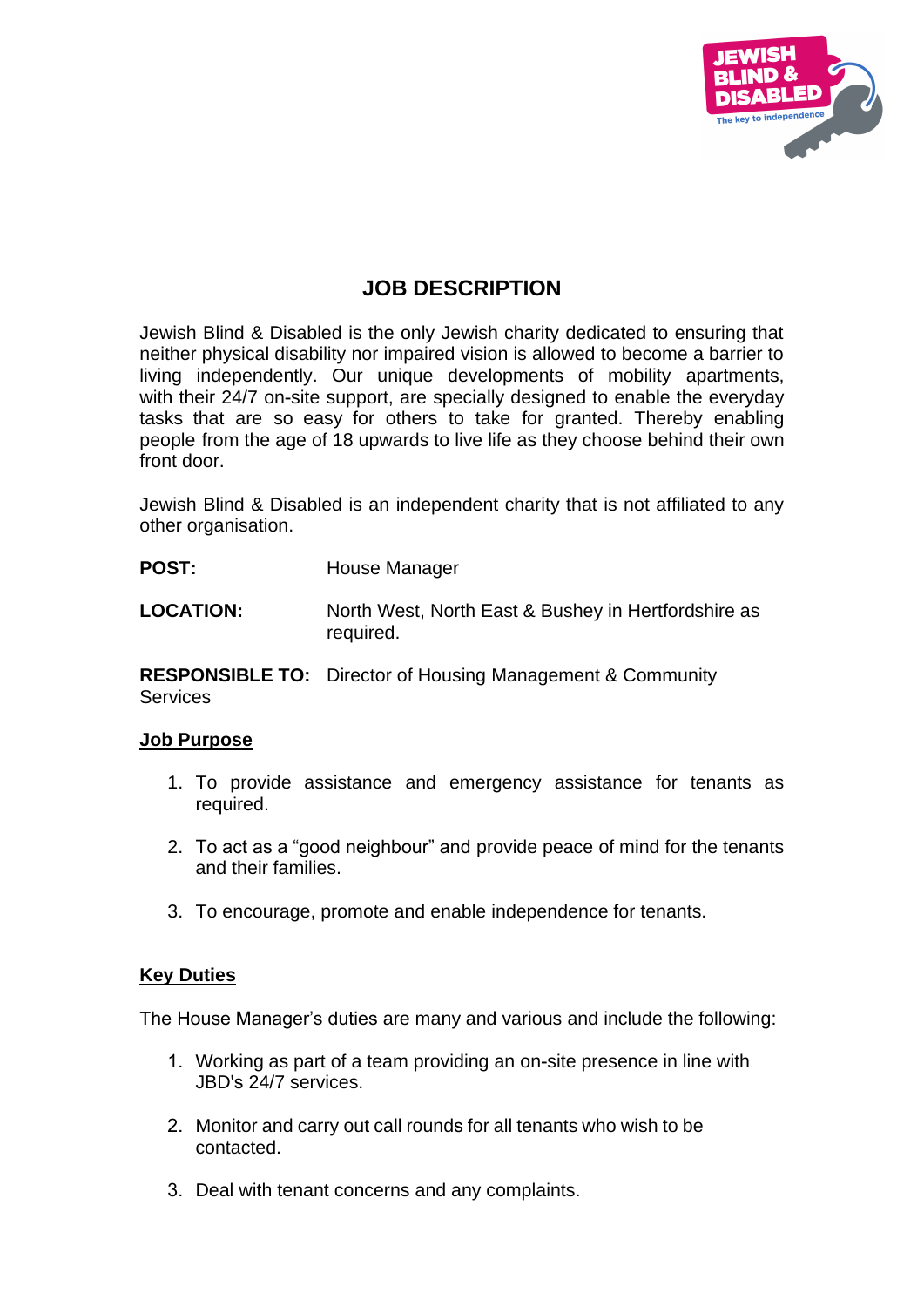- 4. Share rota duty with the other House Managers using our two-week rota which includes sleeping nights when working in our fully equipped guest suite.
- 5. Respond to alarms using the warden call system.
- 6. Give emergency help and general assistance in case of accident or illness until the help of local services and/or a relative can be obtained.
- 7. Keep accessible records of essential services, support plans, ambulance forms, relative's records, GP's numbers etc. for all tenants.
- 8. Comply with Health & Safety requirements regarding inspections, fire alarms, warden call system etc.
- 9. Provide a link between the tenants and a variety of other services (such as Local Authority health and social services) as required.
- 10. Monitor attendance of carers to ensure necessary care is provided.
- 11. Provide necessary care for tenants who may be ill for short periods or recently returned from hospital e.g. arranging meals on wheels.
- 12. Co-ordinate use of weekly JBD shopping service for tenants.
- 13. Maintain the diary, case diary sheets and support plans on a daily basis. Record all incidents and pass information on to relevant colleagues for handover.
- 14. Provide a full handover at the end of the shift.
- 15. Prepare a written confidential Support Plan with each tenant soon after they move in, and review this plan six weeks later with the Tenancy Support Advisor and the tenant, and then at least annually or when the tenant's circumstances change and update all computer records.
- 16. Complete Tenant Vulnerability to Fire Assessments at least annually with all tenants to monitor individual fire risks and ability to evacuate.
- 17. Assess each tenant soon after they move in for any risks and where identified, to carry out a documented risk assessment and to take appropriate follow up action. To review risk assessments at least annually or when the tenant's circumstances change.
- 18. Encourage and promote social activities and events within the scheme and to generally encourage tenant involvement. To encourage tenants to lead an active life outside the scheme, such as attending luncheon clubs and day centres.
- 19. Attend regular tenant meetings together with members of other teams and JBD management to provide tenants with opportunities for participation in the running of the building.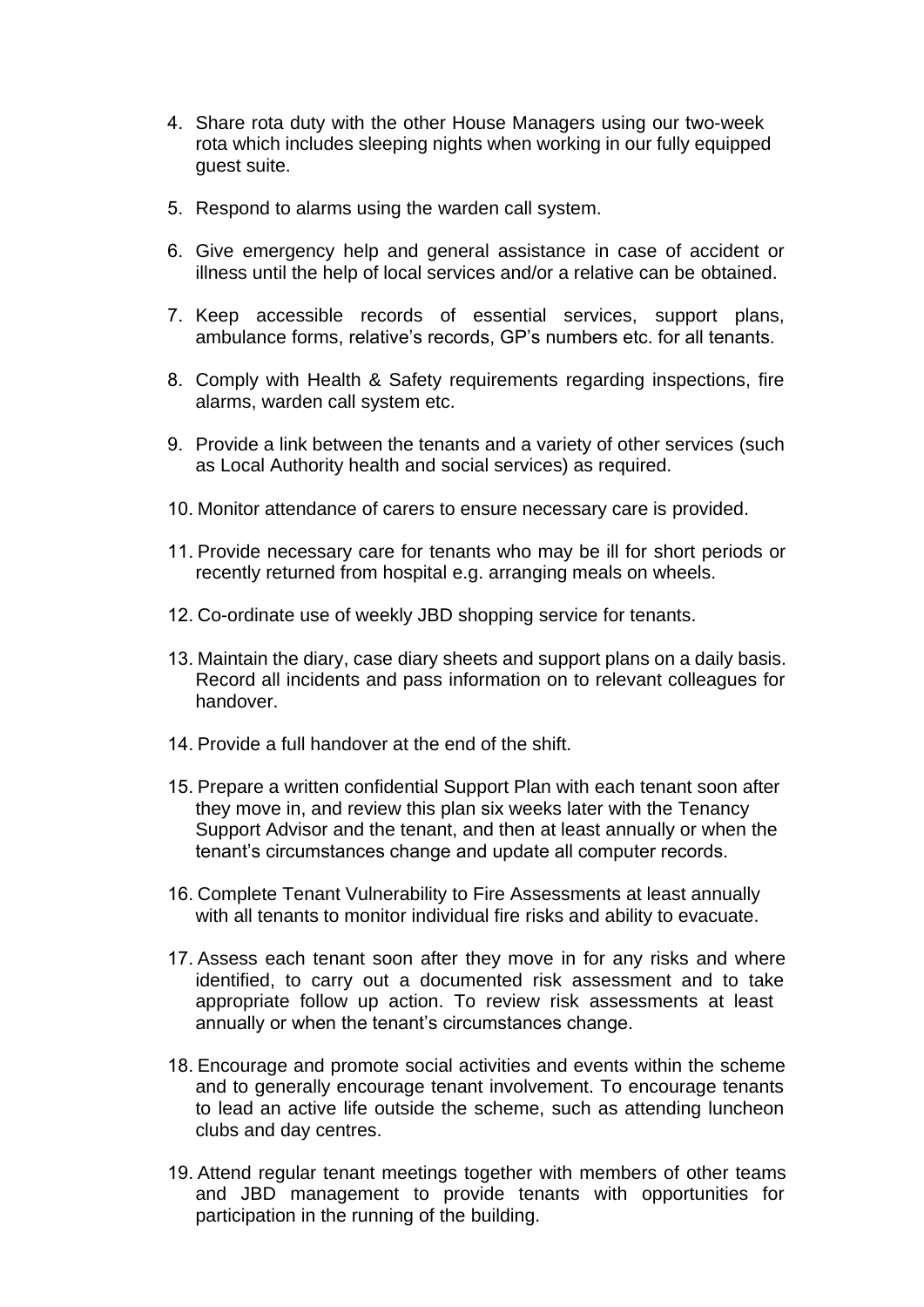- 20.Liaise and work with the Tenancy Support Advisor for the benefit of the tenants.
- 21.Liaise with the Community Engagement Team, to ensure that there is a wide range of events and activities in the buildings.
- 22.Help tenants run events if required.

#### **General Information**

Jewish Blind and Disabled offer the provision of self contained flats, for vision impaired and/ or physically disabled people of all ages. We do not offer nursing services or welfare services.

The House Manager will be required to assist tenants to feel safe and secure, and make our tenants feel confident there is someone they can call on when they need to.

House Managers are expected to support their partner House Managers and to foster good working relationships.

A Tenancy Support Advisor is available for the House Managers to call on if they require support for individual tenants. The House Manager and Tenancy Support Advisor should work together.

A Community Engagement department is also involved in organising functions that are supported by a team of volunteers.

House Managers should encourage tenants to support and promote JBD fundraising events.

The post is predominantly lone-working.

## **REQUIREMENTS**

#### **The Applicant must:**

- be able to efficiently undertake the objectives and duties of the post as set out above.
- have a high level of computer literacy
- be loyal, confidential and discreet
- have good organisational and administration skills
- be self motivated, proactive and able to work on own initiative and use own judgement when required
- be conscientious and punctual
- be flexible and adaptable
- be good humoured
- be able to undertake other duties as required
- have an understanding of the ethos and objectives of Jewish Blind & Disabled
- take instruction from the Director of Housing Management & Community Services.